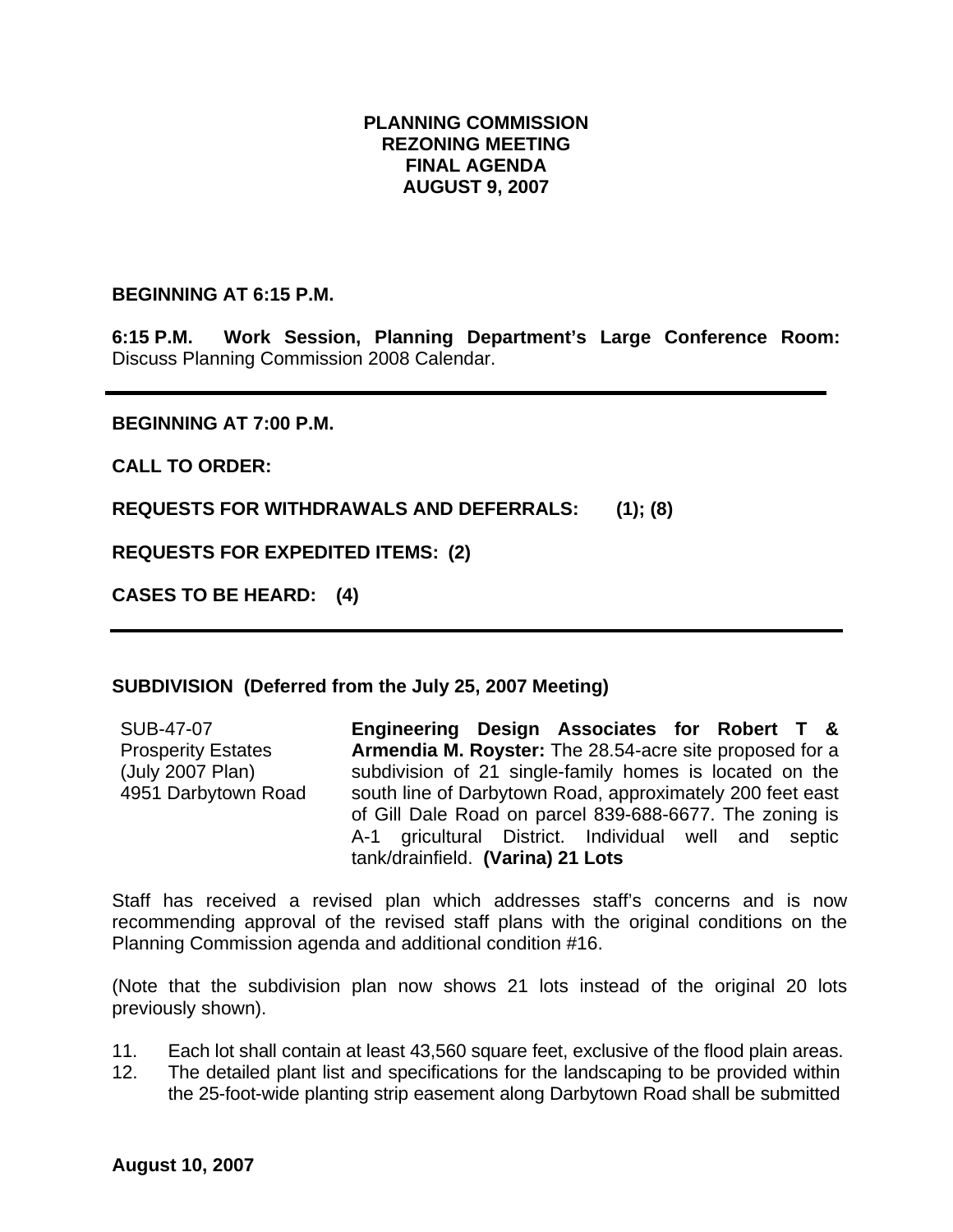to the Department of Planning for review and approval prior to recordation of the plat.

- 13. The limits and elevation of the 100-year frequency flood shall be conspicuously noted on the plat and construction plans and labeled "Limits of 100-year floodplain." Dedicate floodplain as a "Variable Width Drainage & Utilities Easement."
- 14. Any necessary offsite drainage easements must be obtained prior to approval of the construction plan by the Department of Public Works.
- 15. Any future building lot containing a BMP, sediment basin or trap and located within the buildable area for a principal structure or accessory structure, may be developed with engineered fill. All material shall be deposited and compacted in accordance with the Virginia Uniform Statewide Building Code and geotechnical guidelines established by a professional engineer. A detailed engineering report shall be submitted for the review and approval by the Building Official prior to the issuance of a building permit on the affected lot. A copy of the report and recommendations shall be furnished to the Directors of Planning and Public Works.
- 16. The applicant and/or developer, will continue to work with the Director of Public Works regarding the road improvements required along Darbytown Road, and the drainage improvements through the lots, and resolve any issues prior to approval of the construction plans.

## **(Staff Report by Jim Strauss) (Applicant's Representative: Randy Hooker) (Expedited agenda requested) RECOMMENDED FOR APPROVAL**

# **THREE CHOPT:**

# *Deferred from the June 14, 2007 Meeting.*

**C-7C-07 Andrew M. Condlin for Farmer Properties, Inc.:** Request to conditionally rezone from A-1 Agricultural District to RTHC Residential Townhouse District (Conditional), Parcel 747-773-6860, containing 5.204 acres, located on the southeast line of Twin Hickory Road, approximately 800 feet northeast of Nuckols Road. The applicant proposes a residential townhouse development with a maximum of 28 units. The RTH District allows a maximum density of 9 units per acre. The use will be controlled by zoning ordinance regulations and proffered conditions. The Land Use Plan recommends Urban Residential, 3.4 to 6.8 net units per acre. **Staff – Livingston Lewis (Deferral requested to the December 6, 2007 Meeting) DEFERRED TO DECEMBER 6, 2007** 

# *Deferred from the July 12, 2007 Meeting.*

**C-40C-07 Courtenay Fisher for Boushra and Edna Hanna:** Request to conditionally rezone from A-1 Agricultural District to R-2AC One-Family Residence District (Conditional), Parcel 742-773-4344, containing 10.252 acres, located on the northeast line of Hames Lane approximately 1,550 feet north of its intersection with Shady Grove Road. The applicant proposes a single family residential development not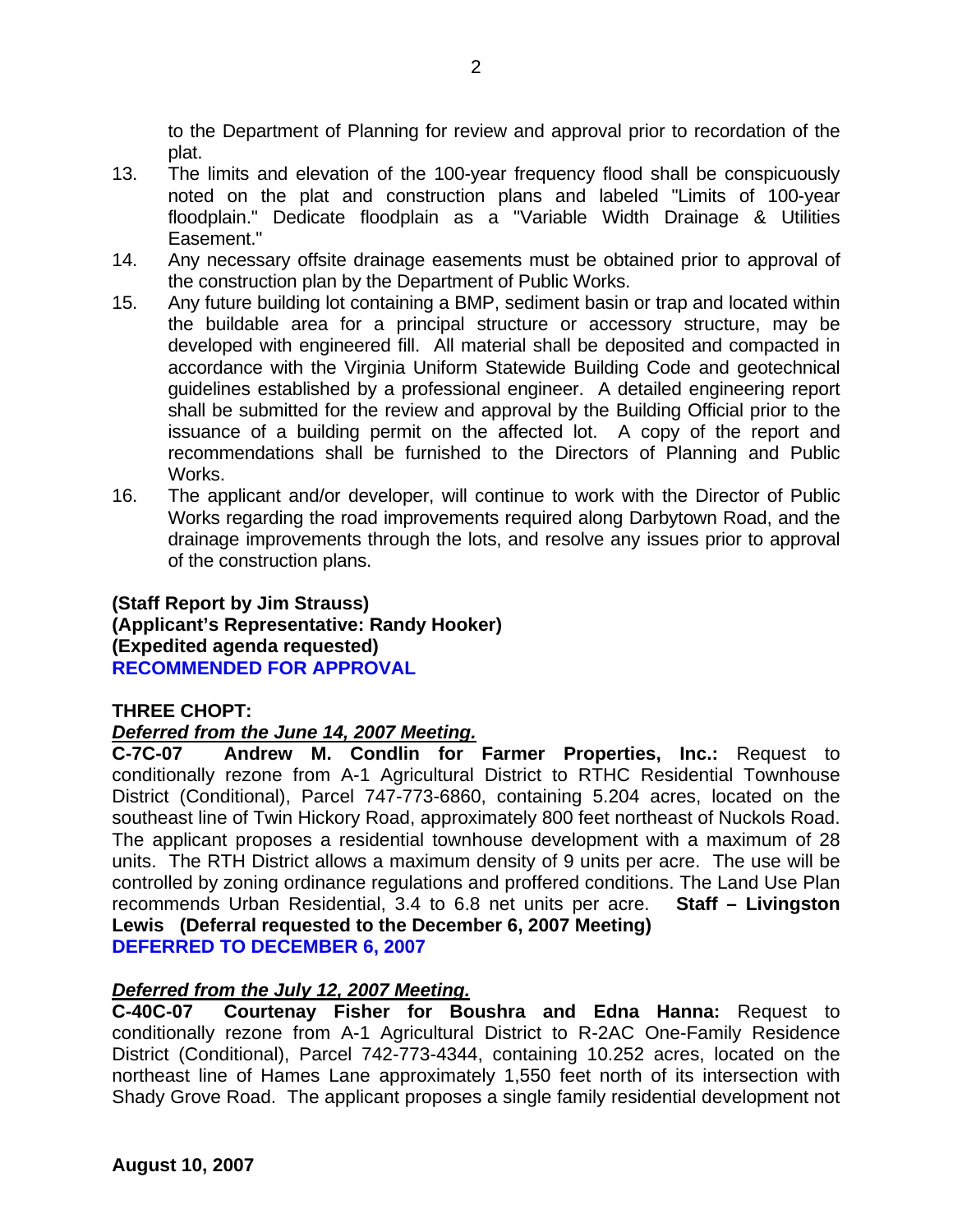to exceed a density of 2.0 units per acre. The R-2A District allows a minimum lot size of 13,500 square feet and a maximum gross density of 3.23 units per acre. The use will be controlled by zoning ordinance regulations and proffered conditions. The Land Use Plan recommends Rural Residential, not exceeding 1.0 unit per acre, and Environmental Protection Area. **Staff – Lee Tyson (Deferral requested to the September 13, 2007 Meeting)** 

**DEFERRED TO SEPTEMBER 13, 2007** 

## *Deferred from the July 12, 2007 Meeting.*

**C-32-07 R + R Property Development, L.C.:** Request to rezone from R-5C General Residence District (Conditional) to B-1 Business District, part of Parcel 738- 761-6025, containing approximately 0.15 acre, located on the east line of Spring Oak Drive approximately 240 feet south of West Broad Street (U. S. Route 250). The applicant proposes a 30-foot easement for an access driveway to adjacent retail uses. The use will be controlled by zoning ordinance regulations. The Land Use Plan recommends Multi-Family Residential, 6.8 to 19.8 units net density per acre. The site is in the West Broad Street Overlay District. **Staff – Ben Sehl RECOMMENDED FOR APPROVAL** 

**P-13-07 Bruce Perretz for Maria Garcia – Lara:** Request for a Provisional Use Permit under Sections 24-58.2(d), 24-120, and 24-122.1 of Chapter 24 of the County Code to permit outdoor dining at the Mexico Restaurant located at the Promenade Shops, on part of Parcel 738-762-3715, located on the south line of West Broad Street (U. S. Route 250) approximately 200 feet west of Spring Oak Drive. The existing zoning is B-2C Business District (Conditional). The Land Use Plan recommends Mixed Use Development. The site is in the West Broad Street Overlay District. **Staff – Rosemary Deemer (Expedited agenda requested) RECOMMENDED FOR APPROVAL** 

**C-43C-07 Gibson Wright for John W. Gibbs, Jr.:** Request to conditionally rezone from R-2AC One-Family Residence District (Conditional) to R-3C One-Family Residence District (Conditional), Part of Parcel 739-774-4564, containing approximately 6.77 acres, located on the southeast line of Nuckols Road at its intersection with Lower Wyndham Court. The applicant proposes a single-family residential subdivision to construct 13 homes as part of the Grey Oaks development which has a proffered aggregate maximum density of 1.8 units per acre. The R-3 District allows a minimum lot size of 11,000 square feet and a maximum gross density of 3.96 units per acre. The use will be controlled by zoning ordinance regulations and proffered conditions. The Land Use Plan recommends Suburban Residential 1, 1.0 to 2.4 units net density per acre, and Environmental Protection Area. **Staff – Livingston Lewis DEFERRED TO SEPTEMBER 13, 2007** 

## **TUCKAHOE:**

None.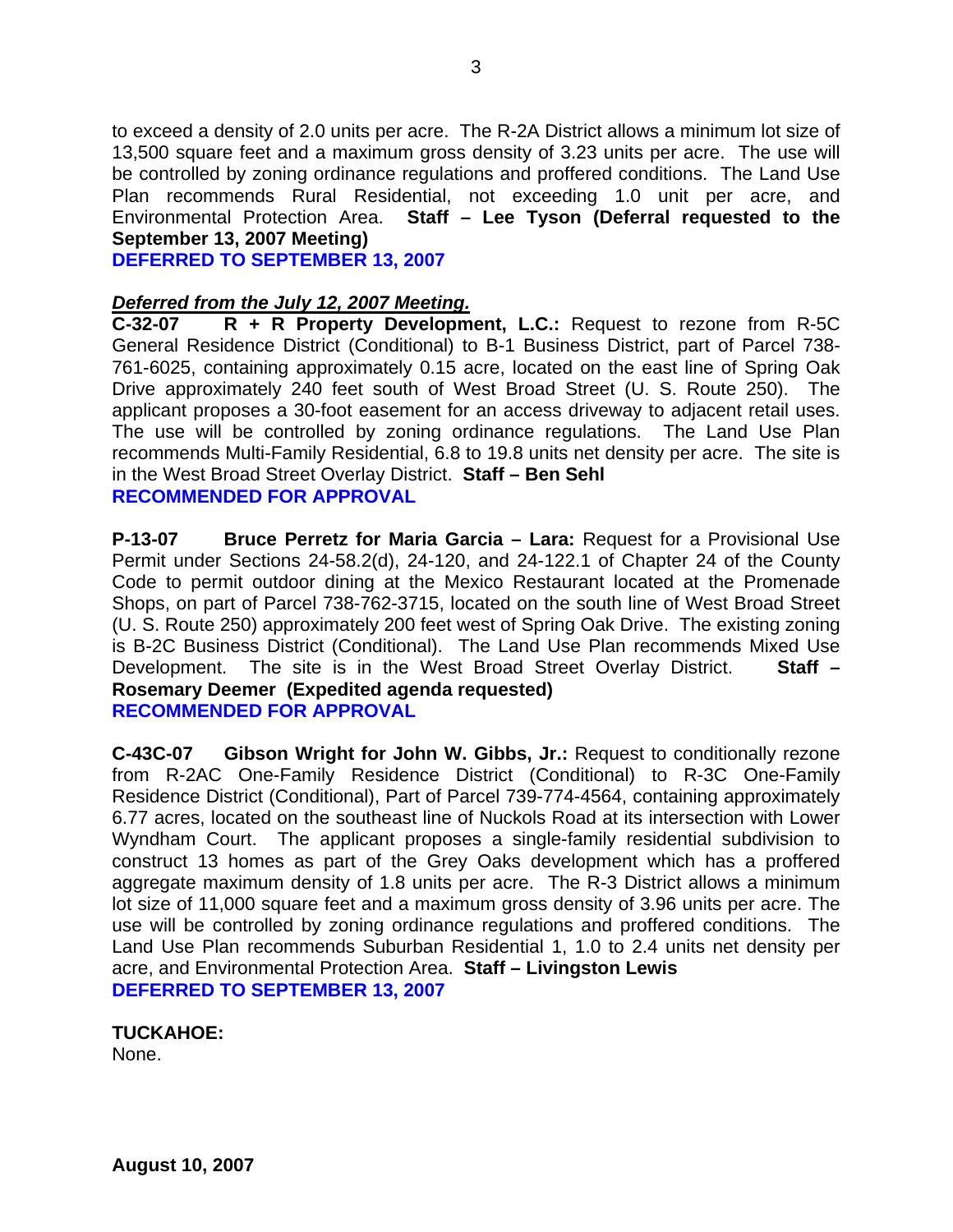## **BROOKLAND:**

# *Deferred from the June 14, 2007 Meeting.*

**C-64C-06 Jennifer D. Mullen for Wistar Creek, LLC:** Request to conditionally rezone from R-3 One-Family Residence District to RTHC Residential Townhouse District (Conditional), Parcels 767-750-8298, 767-751-8651, 768-750-0490, 768-751- 0638, 768-751-2435, 768-751-4119, and 768-751-1362 containing 24.46 acres, located on the south line of Wistar Road approximately 142 feet west of Walkenhut Drive. The applicant proposes a residential townhouse development with a maximum of 100 dwelling units, an equivalent density of 4.08 units per acre. The maximum density allowed in the RTH District is 9 units per acre. The use will be controlled by zoning ordinance regulations and proffered conditions. The Land Use Plan recommends Suburban Residential 2, 2.4 to 3.4 units net density per acre, and Office. **Staff – Lee Tyson (Deferral requested to the September 13, 2007 Meeting) DEFERRED TO SEPTEMBER 13, 2007** 

# *Deferred from the June 14, 2007 Meeting.*

**C-10C-07 David Johannas for Pied Venture LLC:** Request to conditionally rezone from B-2 Business District to R-6C General Residence District (Conditional), Parcel 772-737-7160, containing 2.874 acres, located between the north line of Fitzhugh Avenue and the south line of Markel Street, approximately 236 feet southeast of Byrd Avenue. The applicant proposes residential condominiums. The R-6 District allows a maximum gross density of 19.8 units per acre. The use will be controlled by zoning ordinance regulations and proffered conditions. The Land Use Plan recommends Office and Environmental Protection Area. The site is located within the Enterprise Zone. **Staff – Lee Tyson (Deferral requested to the October 11, 2007 Meeting) DEFERRED TO OCTOBER 11, 2007** 

## **VARINA:**

# *Deferred from the July 12. 2007 Meeting.*

**P-8-07 Gloria L. Freye for Richmond 20 MHZ LLC:** Request for a Provisional Use Permit under Sections 24-95(a), 24-120 and 24-122.1 of Chapter 24 of the County Code in order to construct a 157' high telecommunications tower on part of Parcel 829- 712-4591, located on the west line of Beulah Road approximately 195' north of Treva Road. The existing zoning is R-3 One Family Residence District. The Land Use Plan recommends OS/R Open Space Recreation. **Staff – Lee Tyson (Deferral requested to the September 13, 2007 Meeting)** 

**DEFERRED TO SEPTEMBER 13, 2007** 

**C-42C-07 Doug Blum for Capital Region Airport Commission:** Request to conditionally rezone from M-1 Light Industrial District to M-2C General Industrial District (Conditional), Parcel 818-709-9610, containing approximately 9.0 acres, located on the west line of Lewis Road, approximately 1,100 feet north of Charles City Road. The applicant proposes above-ground storage of two 30,000-gallon Liquid Propane Gas (LPG) tanks. The use will be controlled by zoning ordinance regulations and proffered conditions. The Land Use Plan recommends Light Industry. The site is in the Airport Safety Overlay District. **Staff – Ben Sehl**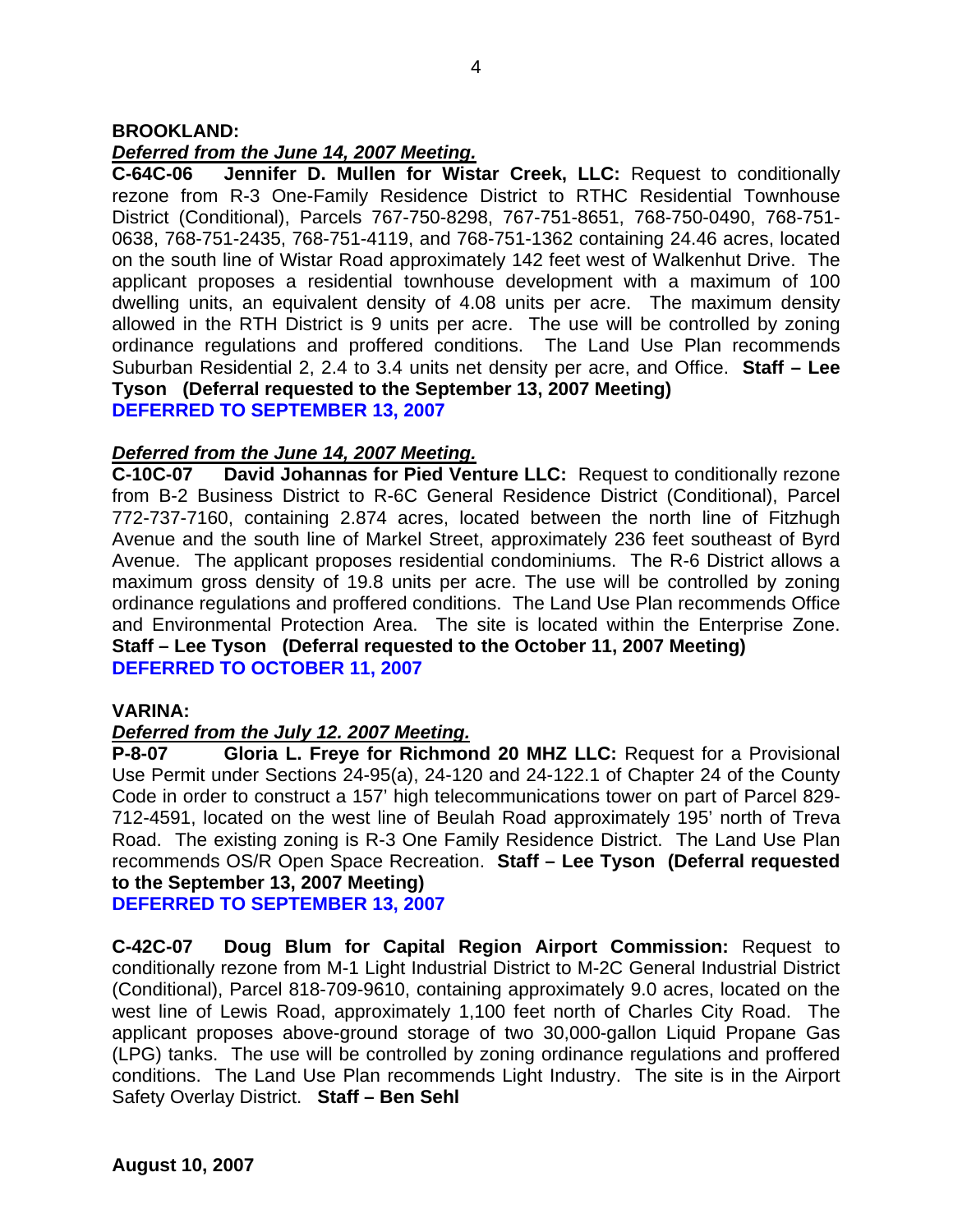# **RECOMMENDED FOR APPROVAL**

**C-35C-07 Courtenay Fisher for Dtown, LLC:** Request to conditionally rezone from R-4 One-Family Residence District to R-5AC General Residence District (Conditional), Parcel 806-711-6674 and part of Parcel 806-710-8061, containing 3.563 acres, located at the eastern terminus of Oregon Avenue approximately 170 feet east of Randall Avenue. The applicant proposes a maximum of 13 single-family residential lots as an extension of East Pointe Commons. The R-5A District allows a minimum lot size of 5,625 square feet and a maximum gross density of 6 units per acre. The use will be controlled by zoning ordinance regulations and proffered conditions. The Land Use Plan recommends Suburban Residential 1, 1.0 to 2.4 units net density per acre. **Staff – Nathalie Croft** 

**RECOMMENDED FOR APPROVAL** 

## **FAIRFIELD:**

#### *Deferred from the June 14, 2007 Meeting.*

**C-28C-07 Tetra Investment Group 14 LLC:** Request to conditionally rezone from R-6 General Residence District and B-3C Business District (Conditional) to O-1C Office District (Conditional), Parcel 784-746-3173, containing 1.182 acres, located on the north line of Brook Run Drive (private) at Cliffbrook Lane, approximately 830 feet west of Brook Road (U. S. Route 1). The applicant proposes an office building. The use will be controlled by zoning ordinance regulations and proffered conditions. The Land Use Plan recommends Commercial Concentration. **Staff – Livingston Lewis (Deferral requested to the October 11, 2007 Meeting) DEFERRED TO OCTOBER 11, 2007** 

# *Deferred from the June 14, 2007 Meeting.*

**C-29C-07 Caroline L. Nadal for Creighton & Laburnum LLC:** Request to conditionally rezone from A-1 Agricultural District, B-2C Business District (Conditional) and M-1C Light Industrial District (Conditional) to B-2C Business District (Conditional) and M-1C Light Industrial District (Conditional), Parcels 807-730-9116, 808-730-6309, -4825, -3946, -3162, -2377 and -6227, containing approximately 27.04 acres (B-2C 7.37 ac; M-1C 19.67 ac), located on the northwest intersection of N. Laburnum Avenue and Creighton Road. The applicant proposes retail and office/service uses. The uses will be controlled by zoning ordinance regulations and proffered conditions. The Land Use Plan recommends Office/Service, Suburban Residential 1, 1.0 to 2.4 units net density per acre, and Environmental Protection Area. The site is in the Airport Safety Overlay District. **Staff – Lee Tyson (Deferral requested to the September 13, 2007 Meeting) DEFERRED TO SEPTEMBER 13, 2007** 

## *Deferred from the June 14, 2007 Meeting.*

**P-9-07 Caroline L. Nadal for Creighton & Laburnum LLC:** Request for a Provisional Use Permit under Sections 24-58.2(a), 24-120 and 24-122.1 of Chapter 24 of the County Code in order to operate a 24-hour convenience store with gas pumps, on Parcel 808-730-6309, and part of Parcels 808-730-4825, -6227, and 807-730-9116 located at the northwest intersection of N. Laburnum Avenue and Creighton Road. The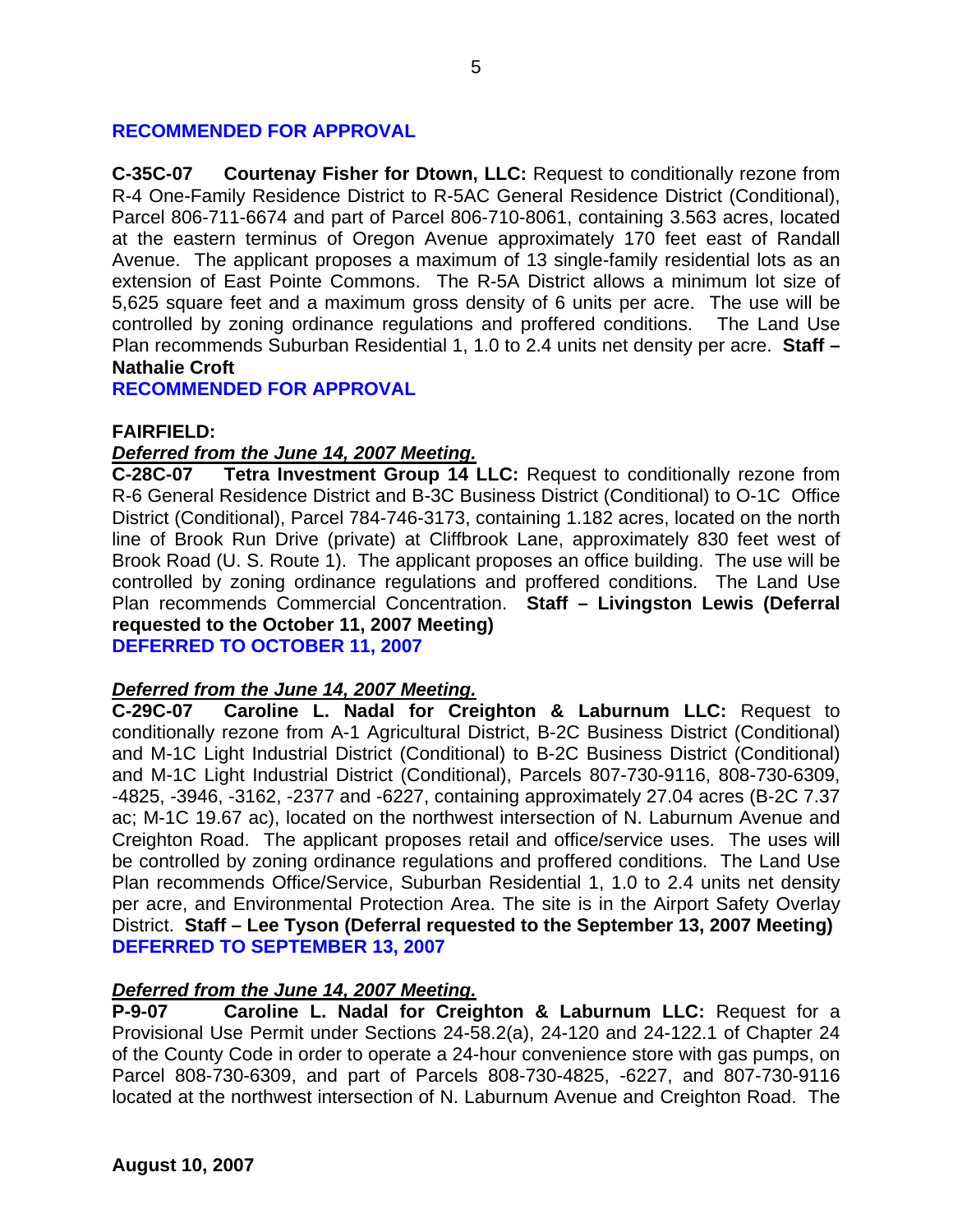existing zoning is M-1C Light Industrial District (Conditional) and B-2C Business District (Conditional). The site is subject to pending rezoning case C-29C-07. The Land Use Plan recommends Office/Service. The site is in the Airport Safety Overlay District. **Staff – Lee Tyson (Withdrawn by Applicant) WITHDRAWN BY APPLICANT** 

# *Deferred from the July 12, 2007 Meeting.*

**C-39C-07 James Theobald for Herbert S. King:** Request to conditionally rezone from R-2A and R-4 One-Family Residence Districts and O-2C Office District (Conditional) to R-6C General Residence District (Conditional), part of Parcel 808-733- 2903, containing approximately 18.23 acres, located on the south line of Harvie Road approximately 1,150 feet east of Laburnum Avenue. The applicant proposes an agerestricted multi-family residential community with a maximum of two hundred ninety (290) units. The R-6 District allows a maximum gross density of 19.80 units per acre. The uses will be controlled by zoning ordinance regulations and proffered conditions. The Land Use Plan recommends Suburban Residential 1, 1.0 to 2.4 units net density per acre, and Office. The site is in the Airport Safety Overlay District. **Staff – Ben Sehl (Deferral requested to the October 11, 2007 Meeting) DEFERRED TO OCTOBER 11, 2007** 

**RESOLUTION:** Request to the Planning Commission to Direct Staff to Prepare a Comprehensive Plan Amendment for Consideration by the Commission, Designating the "Tree Hill Farm Site", Generally Bordered by the James River, Old Osborne Turnpike, Osborne Turnpike, and Mill Creek as an Urban Mixed Use Development Area. **APPROVED** 

**DISCUSSION ITEM:** Set Public Hearing date to consider an amendment to the County Code to increase the permitted height of accessory buildings in residential zoned districts.

**PUBLIC HEARING TO BE SCHEDULED FOR SEPTEMBER 13, 2007** 

**DISCUSSION ITEM:** Set work session to consider amendments the County Code in regards to sign regulations for Business Districts. **WORK SESSION TO BE SCHEDULED FOR SEPTEMBER 13, 2007 AT 5:47 P.M.** 

**DISCUSSION ITEM**: Consideration of amendment to "Planning Commission Rules and Regulations" **APPROVED**

# **APPROVED WITH CORRECTIONS**

**APPROVAL OF MINUTES:** Planning Commission – July 12, 2007

Acting on a motion by  $\sqrt{1-\frac{1}{\sqrt{1-\frac{1}{\sqrt{1-\frac{1}{\sqrt{1-\frac{1}{\sqrt{1-\frac{1}{\sqrt{1-\frac{1}{\sqrt{1-\frac{1}{\sqrt{1-\frac{1}{\sqrt{1-\frac{1}{\sqrt{1-\frac{1}{\sqrt{1-\frac{1}{\sqrt{1-\frac{1}{\sqrt{1-\frac{1}{\sqrt{1-\frac{1}{\sqrt{1-\frac{1}{\sqrt{1-\frac{1}{\sqrt{1-\frac{1}{\sqrt{1-\frac{1}{\sqrt{1-\frac{1}{\sqrt{1-\frac{1}{\sqrt{1-\frac{1}{\sqrt{1-\frac{1}{\$ Commission adjourned its meeting at \_\_\_\_\_\_\_\_\_ on \_\_\_\_\_\_\_\_\_\_\_\_.